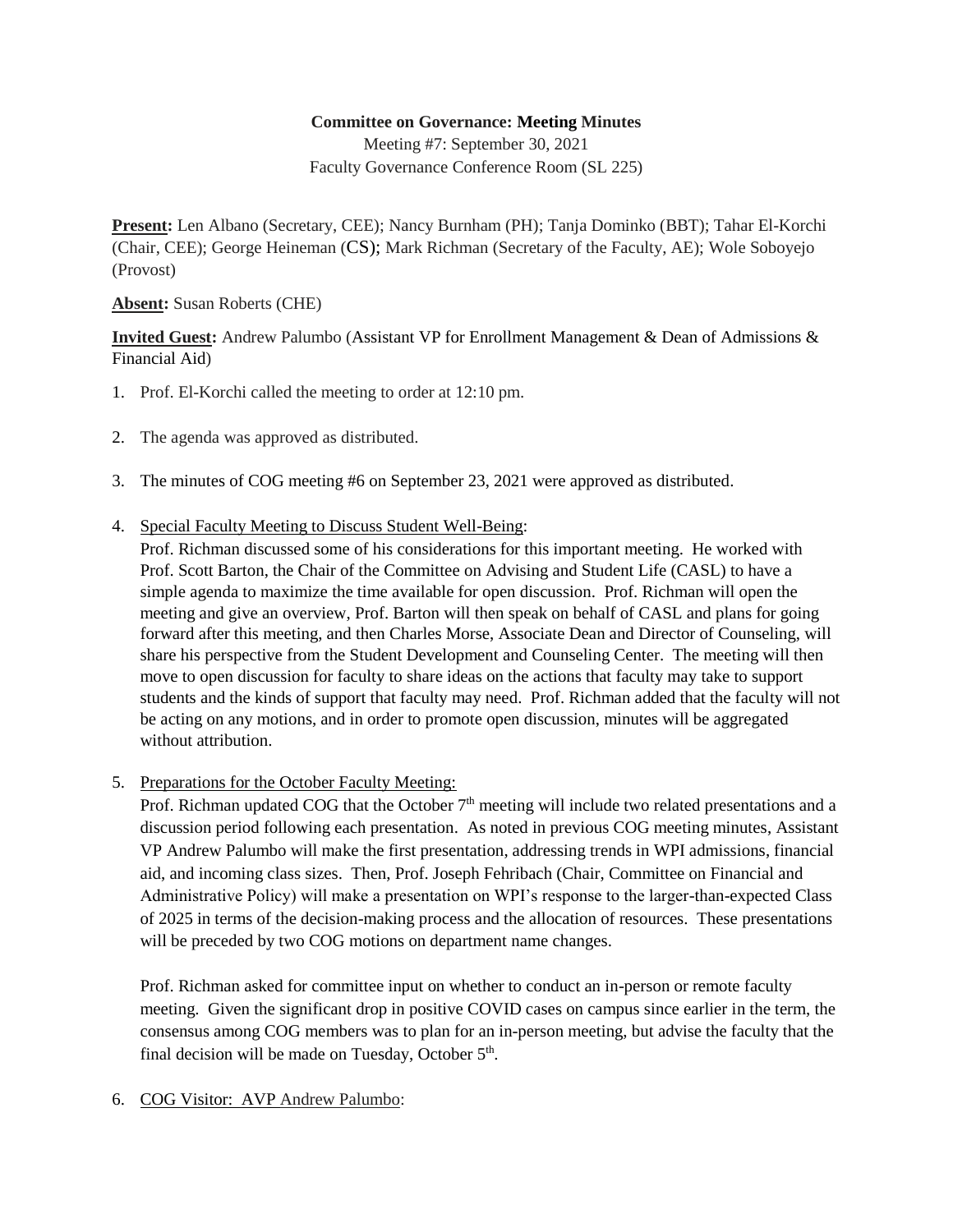AVP Palumbo shared information on the Class of 2025. He noted that the college search process for this class began in Spring 2019, just as WPI shifted to virtual recruiting in response to COVID. In addition, campus visits by admitted students have been a significant indicator of yield, but WPI did not have these traditional visits in Spring 2021. Consequently, there was considerable disruption in the normal recruitment and enrollment activities, which created much uncertainty as to whether the budgeted class of  $1335 \pm 30$  students would be met.

AVP Palumbo reported an incoming class size of 1417 students, and he explained that the projected summer melt did not occur. Based on an upward trend in melt in recent years and the reliance on virtual campus visits, the anticipated melt was about 9%, but the actual melt was only 5.2%. The 5.2% melt was not only unanticipated, it was also a 5-year low. AVP Palumbo commented that across the country, the melt for STEM schools was low, and the melt was also low for schools that were already test-optional before the widespread adoption of test-optional admissions in response to COVID. WPI is among the 32% of colleges who made their class by the May 1 deadline. As a percentage of class size, the Class of 2025 has increases in women, underrepresented students of color, and Pell-eligible students.

The larger than expected class size brought approximately \$3.6M in additional revenue. From this pool, just under \$1M was dedicated to cover the added housing and to provide supplemental funds for student learning and support, including two counselors. The remainder of the additional revenue will be used to support COVID costs for FY22.

AVP Palumbo was asked about the discount rate and its impact on the yield. He reported that the discount rate for the Class of 2025 is 47.2%. It was budgeted for up to 48% in order to compete with our peers and to attract a diverse group of students. For comparison, the discount rates for the Class of 2023 and 2024 were 44% and 46%, respectively. AVP Palumbo did not have data readily available to discuss trends in discount rates and yields over time, and a plot of this information was suggested for the upcoming presentation at the October Faculty Meeting.

The discussion then transitioned to the impact of this year's large first-year class on recruitment and admissions for the Class of 2026. AVP Palumbo indicated that the financial aid model for the Class of 2026 is still being determined, and this is important to promote broader access to WPI. He also stated that WPI needs more clarity and better communication on its 5-year plan for enrollment. The plan is to be student centric and use what families actually pay to drive the budget. AVP Palumbo agreed that the final enrollments for the Class of 2026 cannot overshoot the target. As a result, there will be a more conservative approach to projecting the summer melt and in the use of the waitlist to complete the class. He cautioned, however, that use of the waitlist to help fill the class will reduce diversity because of the traditional composition of the waitlist.

In addition to the 1417 first-year students, about 82 transfer students (from a pool of about 250 applications) entered WPI in A term. Typically, there are 30 to 35 transfer students each year, and this has not been a significant source of students. From the perspective of revenues, AVP Palumbo felt that there may be opportunities to bring in more transfer students each year without incurring the